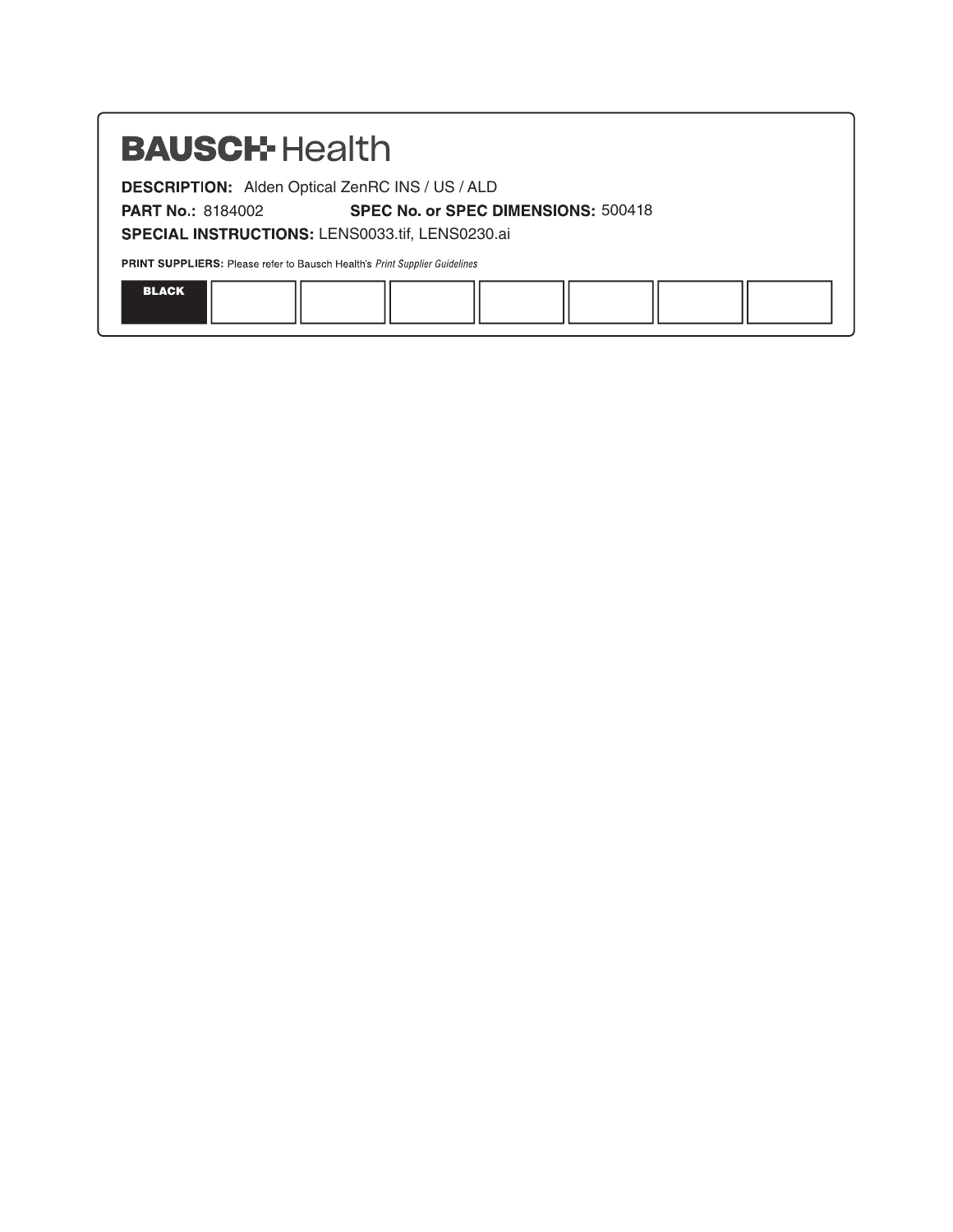

#### **Package Insert Version Zen™ RC 2019.2** Gas Permeable Contact Lenses for Daily Wear

**Zen™ RC** Catalog No. **AOZNS** (Boston XO® – hexafocon A, Boston XO<sub>2</sub>®, – hexafocon B) (Optimum Extra – roflufocon D, Optimum Extreme – roflufocon E) **Zen™ RC Multifocal** Catalog No. **AOZMS** (Boston XO® – hexafocon A, Boston XO<sub>2</sub>® – hexafocon B) (Optimum Extra – roflufocon D, Optimum Extreme – roflufocon E) **Zen™ RC Toric** Catalog No. **AOZNT** (Boston XO® – hexafocon A, Boston XO<sub>2</sub>® – hexafocon B) (Optimum Extra – roflufocon D, Optimum Extreme – roflufocon E) Zen™ RC with Tangible<sup>®</sup> Hydra-PEG<sup>®</sup> Catalog No. AOZNS (Boston XO® – hexafocon A, Boston XO<sub>2</sub>® – hexafocon B) **Zen™ RC Multifocal with Tangible® Hydra-PEG®** Catalog No. **AOZMS**

(Boston XO® – hexafocon A, Boston XO<sub>2</sub>® – hexafocon B)

**Zen™ RC Toric with Tangible® Hydra-PEG®** Catalog No. **AOZNT** (Boston XO® – hexafocon A, Boston XO<sub>2</sub>® – hexafocon B)

**R** ONLY **CAUTION:** Federal (USA) Law restricts this device to sale by or on the order of a licensed eye care practitioner.

#### **IMPORTANT**

Please read carefully and keep this information for future use This package insert is intended for the eye care practitioner, but should be made available to the patient upon request. The eye care practitioner should provide the patient with the wearer's guide that pertains to the patient's prescribed lens.

#### **DESCRIPTION**

Zen™ RC and Zen™ RC with Tangible® Hydra-PEG® Contact Lenses are manufactured using Boston XO<sup>®</sup> (hexafocon A), which is a gas permeable contact lens material composed of siloxanyl fluoromethacrylate copolymer. The Boston XO® material contains an ultraviolet absorber (MHB).

Zen™ RC and Zen™ RC with Tangible® Hydra-PEG® Contact Lenses are manufactured using Boston XO<sub>2</sub><sup>®</sup> (hexafocon B), which is a gas permeable contact lens material composed of siloxanyl fluoromethacrylate copolymer. The Boston XO2 ® is available with or without an ultraviolet absorber (Uvinul D-49 or MHB).

The Zen™ RC with Tangible® Hydra-PEG® Contact Lenses are treated to incorporate Hydra-PEG Technology (HPT) which is a thin polyethylene glycol (PEG)-based polymer that is covalently (permanently) bonded to the surface of the contact lens and is designed to enhance the surface properties of the contact lens while retaining the mechanical properties of the underlying material. When treated with HPT, the underlying material (hexafocon A, and B) is encapsulated in a thin layer of polymer that results in measurable improvement of wettability (dynamic contact receding angle) compared to untreated lenses. The resulting layer is hydrophilic and approximately 30nm in thickness.

The Boston XO<sup>®</sup> and Boston XO<sub>2</sub><sup>®</sup> contact lens material is supplied by Bausch & Lomb Incorporated.

The contact lenses are hemispherical shells of the following standard dimensions:

|   | Sagittal Depth Range:                            | 3,500 to 5,000         |
|---|--------------------------------------------------|------------------------|
|   | Chord Diameter:                                  | 14.8mm and 15.4mm      |
|   | Spherical Powers: (spherical lenses)             | $-20.00D$ to $+20.00D$ |
|   | Spherical Powers: (toric lenses)                 | $-20.00D$ to $+20.00D$ |
|   | Cylinder Powers: (toric lenses)                  | $-0.50D$ to $-9.00D$   |
|   | Axis: (toric lenses)                             | 1° to 180°             |
| ٠ | Add Power: (multifocal)                          | $+1.00D$ to $+3.75D$   |
|   | Add Zone Diameter: (multifocal)                  | 1.5mm to 3.5mm         |
| ٠ | Near Optic Decentration: (multifocal)            | Zero to 1.0mm          |
|   | Optical Axis: (multifocal)                       | 1° to 360°             |
|   | Advanced Peripheral System (APS)                 |                        |
|   | Steep-10 to Steep-1, Standard, Flat+1 to Flat+20 |                        |
|   | $(A, a)$ lahla in $20$ miaran inaramanta)        |                        |

(Available in 30 micron increments) • Options: Toric Peripheral Curves (APS) Flexure Control Profile

Custom Center Thickness Front Toric Rx **MicroVault** 

**Physical/Optical Properties of Zen™ RC and Zen™ RC with Tangible® Hydra-PEG® Contact Lenses manufactured with Boston XO® Material:**

| Boston ⊼O® Materiai:                                     |          |              |                       |                             |
|----------------------------------------------------------|----------|--------------|-----------------------|-----------------------------|
| The tinted lenses contain the following color additives: |          |              |                       |                             |
|                                                          | Color    |              | <b>Color Additive</b> |                             |
|                                                          | Blue     |              | D & C Green No. 6     |                             |
|                                                          | Ice Blue |              | D & C Green No. 6     |                             |
|                                                          | Violet   |              | D & C Violet No. 2    |                             |
|                                                          | Green    |              | D & C Green No. 6     |                             |
|                                                          |          |              | D & C Yellow No. 18   |                             |
| Specific Gravity:                                        |          | 1.27         |                       |                             |
| Refractive Index:                                        |          | 1.415        |                       |                             |
| Light Absorbance:                                        |          |              | (640nm) 7.8           | Blue                        |
| Light Absorbance:                                        |          |              | (640nm) 5.4           | Ice Blue                    |
| Light Absorbance:                                        |          |              | (585nm) 5.4           | Violet                      |
| Light Absorbance:                                        |          |              | (640nm) 4.9           | Green                       |
| (Absorbance units/inch)                                  |          |              |                       |                             |
| Light Transmittance*:<br>Surface Character:              |          |              | Hydrophobic           | 92% *Average %T (400-800nm) |
| <b>Wetting Angle:</b>                                    |          | $49^{\circ}$ |                       |                             |
| Wetting Angle w/ Hydra-PEG: 10°                          |          |              |                       |                             |
|                                                          |          |              |                       |                             |

Oxygen Permeability: 140\* (100\*\*) {Dk Units = 10-11 (cm3O2 • cm) / (cm2 • sec • mmHg) @ 35° C} Gas to gas method

\*\*Polarographic method (ISO/Fatt)

Water Content: <1%



**Boston XO®** - 0.07mm thick Boston XO® Contact Lens/Material (Ice Blue)

**Physical/Optical Properties of Zen™ RC and Zen™ RC with Tangible® Hydra-PEG® Contact Lenses manufactured with Boston XO2 ® Material:**



|                                                                                                                               | Color<br>Blue<br>Ice Blue<br>Violet<br>Green | <b>Color Additive</b><br>D & C Green No. 6<br>D & C Green No. 6<br>D & C Violet No. 2<br>D & C Green No. 6<br>C.I. Solvent Yellow No. 18 |                 |
|-------------------------------------------------------------------------------------------------------------------------------|----------------------------------------------|------------------------------------------------------------------------------------------------------------------------------------------|-----------------|
| Specific Gravity:<br>Refractive Index:<br>Light Transmittance*:                                                               |                                              | 1.19<br>1.424                                                                                                                            |                 |
|                                                                                                                               | Tint                                         | Transmittance                                                                                                                            |                 |
|                                                                                                                               | Blue                                         | 83%                                                                                                                                      |                 |
|                                                                                                                               | Ice Blue                                     | 90%                                                                                                                                      |                 |
|                                                                                                                               | Violet                                       | 90%                                                                                                                                      |                 |
|                                                                                                                               | Green                                        | 90%                                                                                                                                      |                 |
| *Average CIE Luminous Y Transmittance:                                                                                        |                                              |                                                                                                                                          | (381nm - 780nm) |
| (Lens center thickness = 0.65 mm)                                                                                             |                                              |                                                                                                                                          |                 |
| Surface Character:                                                                                                            |                                              | Hydrophobic                                                                                                                              |                 |
| Wetting Angle:                                                                                                                |                                              | $38^\circ$                                                                                                                               |                 |
| Wetting Angle w/ Hydra-PEG: 10°                                                                                               |                                              |                                                                                                                                          |                 |
| Water Content:                                                                                                                |                                              | $< 1\%$                                                                                                                                  |                 |
| Oxygen Permeability:                                                                                                          |                                              |                                                                                                                                          |                 |
|                                                                                                                               | Edge Corrected:                              |                                                                                                                                          | $141**$         |
|                                                                                                                               | Non Edge Corrected:                          |                                                                                                                                          | $161**$         |
| $I_{\rm N}$ I Inite = 10 <sup>-11</sup> (cm <sup>3</sup> O, $\cdot$ cm) / (cm <sup>2</sup> $\cdot$ sec $\cdot$ mmHg) @ 35° CJ |                                              |                                                                                                                                          |                 |





**Boston XO2 ®** - 0.07mm thick Boston XO2 ® Contact Lens/Material (Ice Blue)

**NOTE** Long term exposure to UV radiation is one of the risk factors associated with cataracts. Exposure is based on a number of factors such as environmental

conditions (altitude, geography, cloud cover) and personal factors (extent<br>and nature of outdoor activities). UV-absorbing contact lenses help provide<br>protection against harmful UV radiation. However, clinical studies have been done to demonstrate that wearing UV-absorbing contact lenses reduces the risk of developing cataracts or other eye disorders. Consult your eye care practitioner for more information.

#### **DESCRIPTION OF LENSES**

Zen™ RC Contact Lens manufactured using the **OPTIMUM GP** (roflufocon D, and E) for Daily Wear is a rigid gas permeable methacrylate copolymer of Methyl methacrylate, 1,1,1,3,3,3 - Hexafluoroisopropyl Methacrylate, Methacryloxypropyl Tris(trimethylsiloxy) silane, 1,3-bis (methacryloxypropyl)-1,1,3,3 tetrakis (trimethyl siloxy) disiloxane, 2-Hydroxyethyl Methacrylate, and Methacrylic acrylic acid cross-linked with Ethylene Glycol Dimethacrylate.

The **OPTIMUM GP** (roflufocon D, and E) Contact Lens for Daily Wear incorporates a visibility tint to make the lens more visible for handling.

The tinted lenses contain one or more of the following color additives: D&C Green No. 6, C.I. Solvent Yellow No. 18, and FD&C Red No. 17.

The physical properties of the **OPTIMUM GP** are:

| <b>Physical Property</b>                                                     | roflufocon D                                                           | roflufocon E                                                           |
|------------------------------------------------------------------------------|------------------------------------------------------------------------|------------------------------------------------------------------------|
| Refractive Index                                                             | 1.4333                                                                 | 1.4332                                                                 |
| Light Transmission (clear)                                                   | >97%                                                                   | >97%                                                                   |
| Light Transmission (tinted)                                                  | >90%                                                                   | >90%                                                                   |
| Wetting Angle (Dynamic<br>contact receding angle)                            | $3^{\circ}$                                                            | $6^{\circ}$                                                            |
| Specific Gravity                                                             | 1.166                                                                  | 1.155                                                                  |
| Oxygen Permeability (Dk)<br>ISO/FATT Method                                  | 100                                                                    | 125                                                                    |
| Visitint lenses contain more<br>than one of the following<br>color additives | D & C Green<br>No. 6. FD &<br>C Red No. 17.<br>CI Solvent<br>Yellow 18 | D & C Green<br>No. 6. FD &<br>C Red No. 17.<br>CI Solvent<br>Yellow 18 |

#### **UV Blocker**

**In the OPTIMUM GP** (roflufocon D, and E) Contact Lens for Daily Wear with UV Blocker, a Benzophenone UV blocker is used to block UV radiation. The UV Blocker is 2, 2'-Dihydroxy-4, 4' dimethoxybenzophenone. The UV-blocking for OPTIMUM GP averages > 98% in the UVB range of 280nm – 315nm and 95% in the UVA range of 316nm – 380nm.

# **WARNING: UV-absorbing contact lenses are NOT substitutes for protective UV-absorbing eyewear such as UV-absorbing goggles or sunglasses. Persons should continue to use their protective UV-absorbing eyewear as directed.**

Long-term exposure to UV radiation is one of the risk factors associated with cataracts. Exposure is based on a number of factors such as environmental conditions (altitude, geography, cloud cover) and personal factors (extent and nature of outdoor activities). UV-absorbing contact lenses help provide protection against harmful UV radiation. However, clinical studies have not been done to demonstrate that wearing UV-absorbing contact lenses reduces the risk of developing cataracts or other eye disorders. Consult your eye care practitioner for more information.

The following graph compares the UV transmittance profile of the -3.00 D **OPTIMUM GP** Contact Lens with UV, to that of a cornea and crystalline lens. Data was obtained from measurements taken through the central 3-5mm portion of the thinnest marketed version of the UV lens.

#### **Typical Transmittance Profile of -3.00 D OPTIMUM GP Contact Lens with UV versus a Human Cornea and Human Lens**



**Cornea** - Human cornea from a 24-year-old person as described in Lerman, S.,

Radiant Energy and the Eye, MacMillan, New York, 1980, p.58. **Crystalline Lens** - Human crystalline lens from a 25-year-old person as described in Waxler, M., Hitchins, V.M., Optical Radiation and Visual Health, CRC Press, Boca Raton, Florida, 1986, p.19, figure 5.

#### **ACTIONS**

Zen™ RC and Zen™ RC with Tangible® Hydra-PEG® Contact Lenses when placed on the cornea, act as a refracting medium to focus light rays on the retina. The toric lens provides a more even surface over the uneven astigmatic cornea and thus helps to focus light rays on the retina.

Zen™ RC and Zen™ RC with Tangible® Hydra-PEG® Contact Lenses described in this booklet should be removed from your eyes for routine cleaning and disinfecting as prescribed by your eye care practitioner.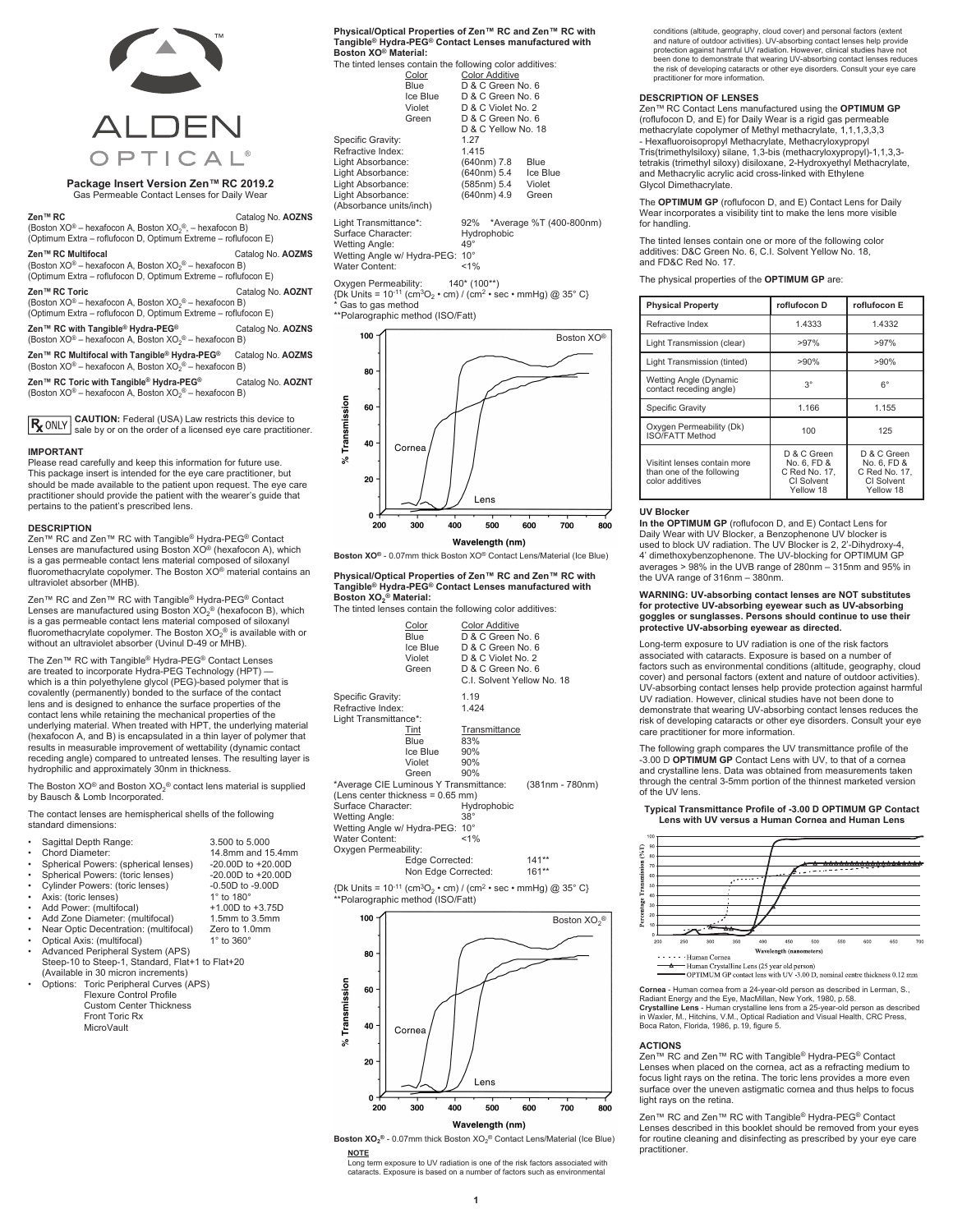#### DO NOT WEAR YOUR ZEN™ RC OR ZEN™ RC WITH TANGIBLE® HYDRA-PEG® CONTACT LENSES WHILE SLEEPING.

#### **INDICATIONS (USES)**

Zen™ RC and Zen™ RC with Tangible® Hydra-PEG® Contact<br>Lenses are indicated for daily wear for the correction of refractive ametropia (myopia, hyperopia, astigmatism and presbyopia) in aphakic and non-aphakic persons with non-diseased eyes. Also, the lenses may be prescribed in otherwise non-diseased eyes that require a gas permeable contact lens for the management of irregular corneal conditions such as keratoconus, pellucid marginal degeneration, or following penetrating keratoplasty or refractive (e.g. LASIK) surgery.

Furthermore, eyes suffering from certain ocular surface disorders may benefit from the physical protection, aqueous hydrated environment and the saline bath provided by scleral lens designs.

Zen™ RC and Zen™ RC with Tangible® Hydra-PEG® Contact<br>Lenses in the scleral lens design are indicated for therapeutic use for the management of irregular and distorted corneal surfaces where the subject:

- 1. cannot be adequately corrected with spectacle lenses,
- 2. requires a rigid gas permeable contact lens surface to improve vision,
- 3. is unable to wear a corneal rigid gas permeable lens due to corneal distortion or surface irregularities.

Common causes of corneal distortion include but are not limited to corneal infections, trauma, tractions as a result of scar formation secondary to refractive surgery (e.g. LASIK or radial keratotomy) or corneal transplantation. Causes may also include corneal degeneration (e.g. keratoconus, keratoglobus, pellucid marginal degeneration, Salzmann's nodular degeneration) and corneal dystrophy (e.g., lattice dystrophy, granular corneal dystrophy, Reis-Bucklers dystrophy, Cogan's dystrophy).

Zen™ RC and Zen™ RC with Tangible® Hydra-PEG® Contact Lenses in the scleral lens design are also indicated for therapeutic use in eyes with ocular surface disease (e.g. ocular Graft-versus-Host disease, Sjögren's syndrome, dry eye syndrome and Filamentary Keratitis), limbal stem cell deficiency (e.g. Stevens-Johnson syndrome, chemical radiation and thermal burns), disorders of the skin (e.g. atopy, ectodermal dysplasia), neurotrophic keratitis (e.g. Herpes simplex, Herpes zoster, Familial Dysautonomia), and corneal exposure (e.g. anatomic, paralytic) that might benefit from the presence of an expanded tear reservoir and protection against an adverse environment. When prescribed for therapeutic use for a distorted cornea or ocular surface disease, the scleral lenses may concurrently provide correction of refractive error.

The lenses may be disinfected using a chemical disinfection (not heat) system only.

**CONTRAINDICATIONS (REASONS NOT TO USE)**<br>DO NOT USE Zen™ RC or Zen™ RC with Tangible® Hydra-PEG®<br>Contact Lenses when any of the following conditions are present:

- Acute and subacute inflammation or infection of the anterior chamber of the eye
- Any eye disease, injury, or abnormality that affects the cornea, conjunctiva, or eyelids, except where prosthetic lens is required
- Severe insufficiency of lacrimal secretion (dry eyes)
- Corneal hypoesthesia (reduced corneal sensitivity), if not-aphakic Any systemic disease that may affect the eye or be exaggerated by wearing contact lenses
- Allergic reactions of ocular surfaces or adnexa that may be induced or exaggerated by wearing contact lenses or use of contact lens solutions
- Allergy to any ingredient, such as mercury or thimerosal, in a solution, which is to be used to care for Boston XO®, Boston XO2 ®, or OPTIMUM GP (roflufocon D, and E) Contact Lens materials
- Any active corneal infection (bacterial, fungal, or viral) • If eyes become red or irritated
- 
- Patient is unable to follow lens care regimen or unable to obtain assistance to do so

#### **WARNINGS**

Patients should be advised of the following warnings pertaining to contact lens wear:

- Problems with contact lenses and lens care products could result in **serious injury** to the eye. It is essential that patients follow their eye care practitioner's directions and all labeling instructions for proper use of lenses and lens care products, including the lens case. Eye problems, including corneal ulcers, can develop rapidly and lead to **loss of vision.**
- Daily wear lenses are **not** indicated for overnight wear, and patients should be instructed not to wear lenses while sleeping. Clinical studies have shown that the risk of serious adverse reactions is increased when these daily wear lenses are worn overnight.
- Studies have shown that contact lens wearers who are smokers have a higher incidence of adverse reactions than nonsmokers.
- If a patient experiences eye discomfort, excessive tearing, vision changes, or redness of the eye, the patient should be instructed to **immediately remove lenses** and promptly contact his or her eye care practitioner.

#### **PRECAUTIONS**

**Practitioner Note:** Zen™ RC and Zen™ RC with Tangible® Hydra-PEG® Contact Lenses are not sterile when shipped from Alden Optical. Prior to dispensing, clean and disinfect the lens(es) according to the appropriate lens care regimen.

- Never reuse the solution. You may store the lenses in the unopened container until ready to dispense, up to a maximum of thirty days from the date of filling (see lens shipping carton label). If the lenses are stored for longer periods of time, they should be cleaned and disinfected with Boston SIMPLUS® Multi-Action Solution.
- Patients may experience a reduction in visibility while wearing these lenses in conditions of low illumination for the following color and center thickness:

#### **Lens Type Center / Color Thickness**

Boston XO®, Boston XO<sub>2</sub>®, Optimum GP - Blue > 0.65 mm<br>Boston XO®, Boston XO<sub>2</sub>®, Optimum GP - Ice Blue > 0.55 mm<br>Boston XO®, Boston XO<sub>2</sub>®, Optimum GP - Green > 0.55 mm<br>Boston XO®, Boston XO<sub>2</sub>®, Optimum GP - Violet > 0.

#### **Special Precautions for Eye Care Practitioners:**

Zen™ RC and Zen™ RC with Tangible® Hydra-PEG® Contact Lenses are packaged non-sterile in a preserved aqueous solution, Boston SIMPLUS® Multi-Action Solution that contains poloxamine, hydroxyalkylphosphonate, boric acid, sodium borate, sodium chloride, hydroxypropylmethyl cellulose, glucam and preserved with polyaminopropyl biguanide (0.0005%), chlorhexidine gluconate (0.003%). If a patient has experienced a prior history of allergy to any of the ingredients in the Boston SIMPLUS® Multi-Action Solution, do not dispense the lenses.

• Due to the small number of patients enrolled in clinical investigation of lenses, all refractive powers, design configurations, or lens parameters available in the lens material are not evaluated in significant numbers.

Consequently, when selecting an appropriate lens design and parameters, the eye care practitioner should consider all characteristics of the lens that can affect lens performance and ocular health, including oxygen permeability, wettability, central and peripheral thickness, and optic zone diameter.

- The potential impact of these factors on the patient's ocular health should be carefully weighed against the patient's need for refractive correction; therefore, the continuing ocular health of the patient and lens performance on the eye should be carefully monitored by the prescribing eye care practitioner.
- Aphakic patients should not be fitted with Zen™ RC or Zen™ RC with Tangible® Hydra-PEG® Contact Lenses until the determination is made that the eye has healed completely.
- Before leaving the eye care practitioner's office, the patient should be able to properly remove lenses or should have someone else available who can remove the lenses for him or her.
- Eye care practitioners should instruct the patient to remove the lenses immediately if the eye becomes red or irritated.
- The presence of the ultraviolet (UV) light absorber in the contact lens materials may require equipment enhancement to visualize fluorescein patterns adequately.

Eye care practitioners should carefully instruct patients about the following care regimen and safety precautions:

- Different solutions often cannot be used together, and not all solutions are safe for use with all lenses. Use only recommended solutions.
- Do not heat the conditioning/storage solution and/or lenses. Keep them away from extreme heat.
- − Always use **fresh unexpired** lens care solutions.
- Always follow directions in the package inserts for the use of contact lens solutions.
- − Use only a chemical (not heat) lens care system. Use of a heat (thermal) care system can warp Zen™ RC Contact Lenses.
- − Do not use saliva or anything other than the recommended solutions for lubricating or wetting lense
- Sterile unpreserved solutions, when used, should be discarded after the time specified in the labeling directions.
- − Always keep the lenses completely immersed in the recommended storage solution when the lenses are not being worn (stored). If dry storage is desired to store the lenses for a longer period of time, they must first be cleaned, rinsed with sterile unpreserved solutions and carefully dried by blotting with a soft lint-free tissue prior to being placed in a clean, dry lens storage case. Ideally, these lenses should be cleaned and disinfected prior to insertion.
- Zen™ RC with Tangible® Hydra-PEG® Contact Lenses must be stored in the lens storage case with the recommended solutions. Dry storage is not recommended.
- If the lens sticks (stops moving) on the eye, the patient should be instructed to follow the recommended directions on Care for a Sticking Lens. The lens should move freely on the eye for the continued health of the eye. If non-movement of the lens continues, the patient should be instructed to immediately consult his or her eye care practitioner.
- Always wash and rinse hands before handling lenses. Do not get cosmetics, lotions, soaps, creams, deodorants, or sprays in the eyes or on the lenses. It is best to put on lenses before putting on makeup. Water-based cosmetics are less likely to damage lenses than oil-based products.
- Do not touch contact lenses with the fingers or hands if the hands are not free of foreign materials, as microscopic scratches on the lenses may occur, causing distorted vision and/or injury to the eye.
- Carefully follow the handling, insertion, removal, cleaning, disinfecting, storing and wearing instructions prescribed by the eye care practitioner.
- Never wear lenses beyond the period recommended by the eye care practitioner.
- If aerosol products such as hair spray are used while wearing lenses, exercise caution and keep eyes closed until the spray has settled.
- Always handle lenses gently and avoid dropping them on hard surfaces.
- Avoid all harmful or irritating vapors and fumes while wearing lenses
- Patients should be advised about wearing lenses during sporting and water related activities. Exposure to water while wearing contact lenses in activities such as swimming, water skiing and hot tubs may increase the risk of ocular infection including but not limited to *Acanthamoeba* keratitis.
- Instruct patient to inform his or her health care practitioner (doctor) that the patient wears contact lenses.
- Never use tweezers or other tools to remove lenses from the lens case unless specifically indicated for that use. Pour the lens into the hand.
- Do not touch the lens with fingernails.
- Instruct the patient to contact his or her eye care practitioner before using any medicine in their eyes.
- Instruct the patient to inform his or her employer that he or she wears contact lenses. Some jobs may require use of eye protection equipment or may require that the patient not wear .<br>contact lenses
- As with any contact lens, follow-up visits are necessary to assure the continuing health of the patient's eyes. The patient should be instructed as to a recommended follow-up schedule.
- Certain atmospheric or environmental conditions can cause eye irritation, consult your eye care practitioner regarding the use of contact lenses when these conditions exist.

Never wear lenses beyond the period recommended by the eye care practitioner.

Contact lenses should never be shared between users.

#### **ADVERSE REACTIONS**

The patient should be informed that the following problems could occur:

- Eyes stinging, burning, itching (irritation), or other eye pain
- Comfort is less than when lens was first placed on the eye
- Feeling that something is in the eye such as a foreign body or scratched area
- 
- Excessive watering (tearing) of the eye
- Unusual eye secretions Redness of the eye
- Reduced sharpness of vision (poor visual acuity)
- Blurred vision, rainbows, or halos around objects
- Sensitivity to light (photophobia)
- Dry eyes

If the patient notices any of the above, he or she should be instructed to:

#### **IMMEDIATELY REMOVE LENSES.**

If discomfort or problem stops, look closely at the lens. If the lens is in any way damaged, **do not put the lens back on the eye.** Place the lens in the storage case and contact the eye care practitioner. If the lens has dirt, an eyelash, or other foreign body on it, or the problem stops and the lens appears undamaged, the patient should thoroughly clean, rinse, and disinfect the lens, then reinsert it. After reinsertion, if the problem continues, the patient should **immediately remove the lens and consult the eye care practitioner.**

When any of the above problems occur, a serious condition such as infection, corneal ulcer, neovascularization, or iritis may be present. The patient should be instructed to **keep the lens off the eye and seek immediate** professional identification of the problem and prompt treatment to avoid serious eye damage.

During use for the management of irregular corneal conditions, an adverse effect may be due to the original condition or may be due to the effect of wearing a contact lens. There is a possibility that the existing condition might become worse when a lens is used on an eye with an irregular cornea condition. The patient should be instructed to avoid serious eye damage by contacting the eye care practitioner IMMEDIATELY if there is an increase in symptoms while wearing the lens.